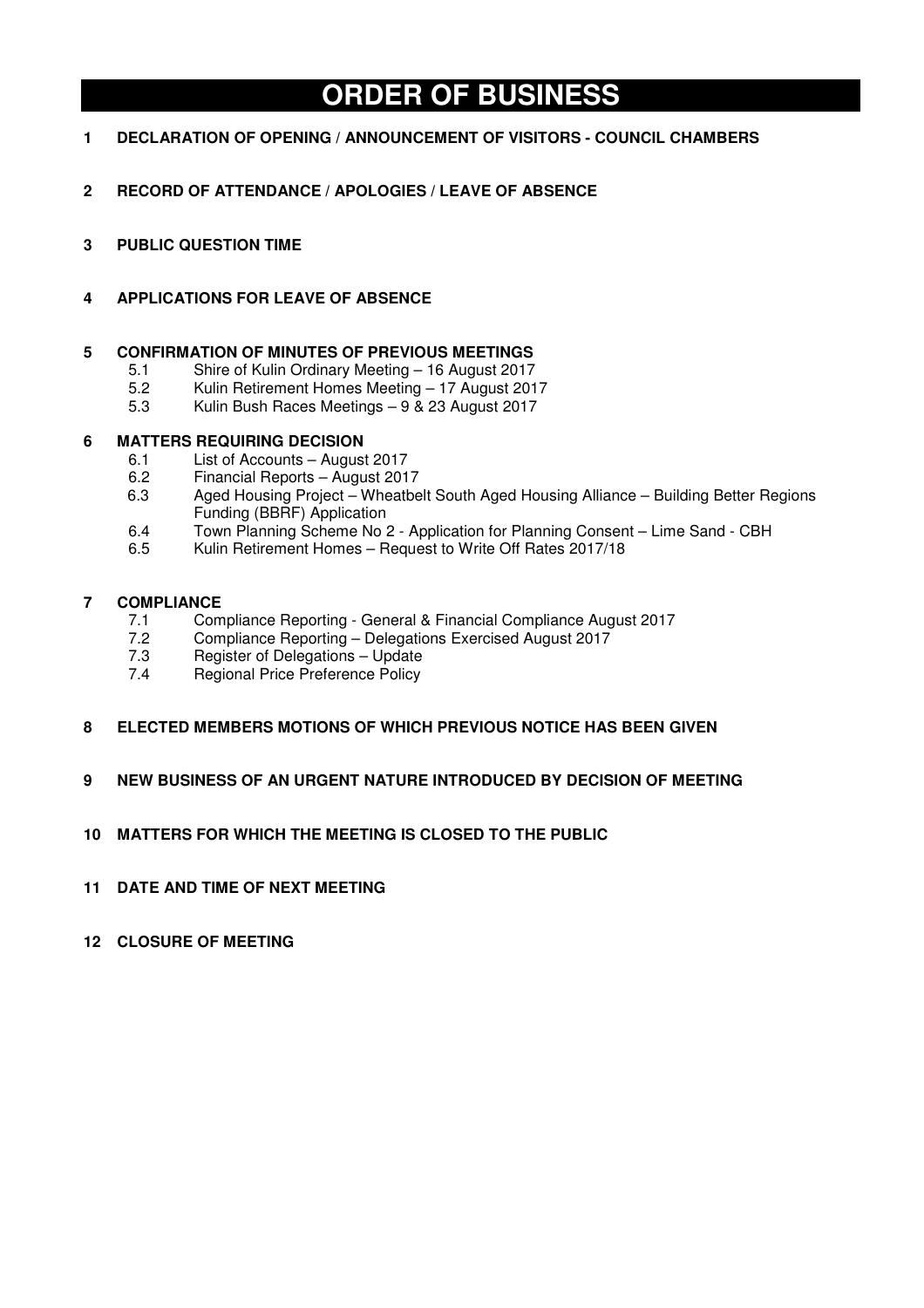# **Minutes of an Ordinary Meeting of Council held in the Council Chambers on Wednesday 20 September 2017 commencing at 4:10pm**

# **1. DECLARATION OF OPENING / ANNOUNCEMENT OF VISITORS**

Cr West welcomed Michael Lucchesi and Brad Smoker as members of the public to the Council Meeting. He congratulated them on their election to Council (commence November meeting) along with the re-election of Councillors Duckworth and Robins.

# **2. RECORD OF ATTENDANCE/APOLOGIES/LEAVE OF ABSENCE**

| Attendance          |                                |                  |
|---------------------|--------------------------------|------------------|
| <b>BD</b> West      | President                      | West Ward        |
| <b>RD Duckworth</b> | Deputy President               | West Ward        |
| <b>HT</b> McInnes   | Councillor                     | Town Ward        |
| G Robins            | Councillor                     | <b>Town Ward</b> |
| MJ Ledwith          | Councillor                     | West Ward        |
| R Bowey             | Councillor                     | <b>Town Ward</b> |
| <b>BP</b> Taylor    | Councillor                     | Central Ward     |
| R O'Brien           | Councillor                     | Central Ward     |
| L Varone            | Councillor                     | East Ward        |
| N Mason             | <b>Chief Executive Officer</b> |                  |
| C Vandenberg        | Deputy CEO                     |                  |
| J Hobson            | Manager of Works               |                  |
| N Thompson          | ESO / Minutes                  |                  |

Members of the Public M Lucchesi B Smoker

#### **3. PUBLIC QUESTION TIME**  Nil

# **4. APPLICATIONS FOR LEAVE OF ABSENCE**  Nil

# **5. CONFIRMATION OF MINUTES OF PREVIOUS MEETINGS**

Shire of Kulin Ordinary Meeting – 16 August 2017

### **01/0917**

**Moved Cr Bowey Seconded Cr Robins that the minutes of the Ordinary Council Meeting held on 16 August 2017 be confirmed as a true and correct record.** 

 **Carried 9/0** 

Kulin Retirement Homes Committee Meeting - 17 August 2017

**02/0917** 

**Moved Cr O'Brien Seconded Cr Varone that the minutes of the Kulin Retirement Homes Committee Meeting held 17 August 2017 be received.** 

 **Carried 9/0** 

Kulin Bush Races Committee Meetings – 9 & 23 August 2017

**03/0917** 

**Moved Cr Robins Seconded Cr O'Brien that the minutes of the Kulin Bush Races Committee Meetings held 9 & 23 August 2017 received.**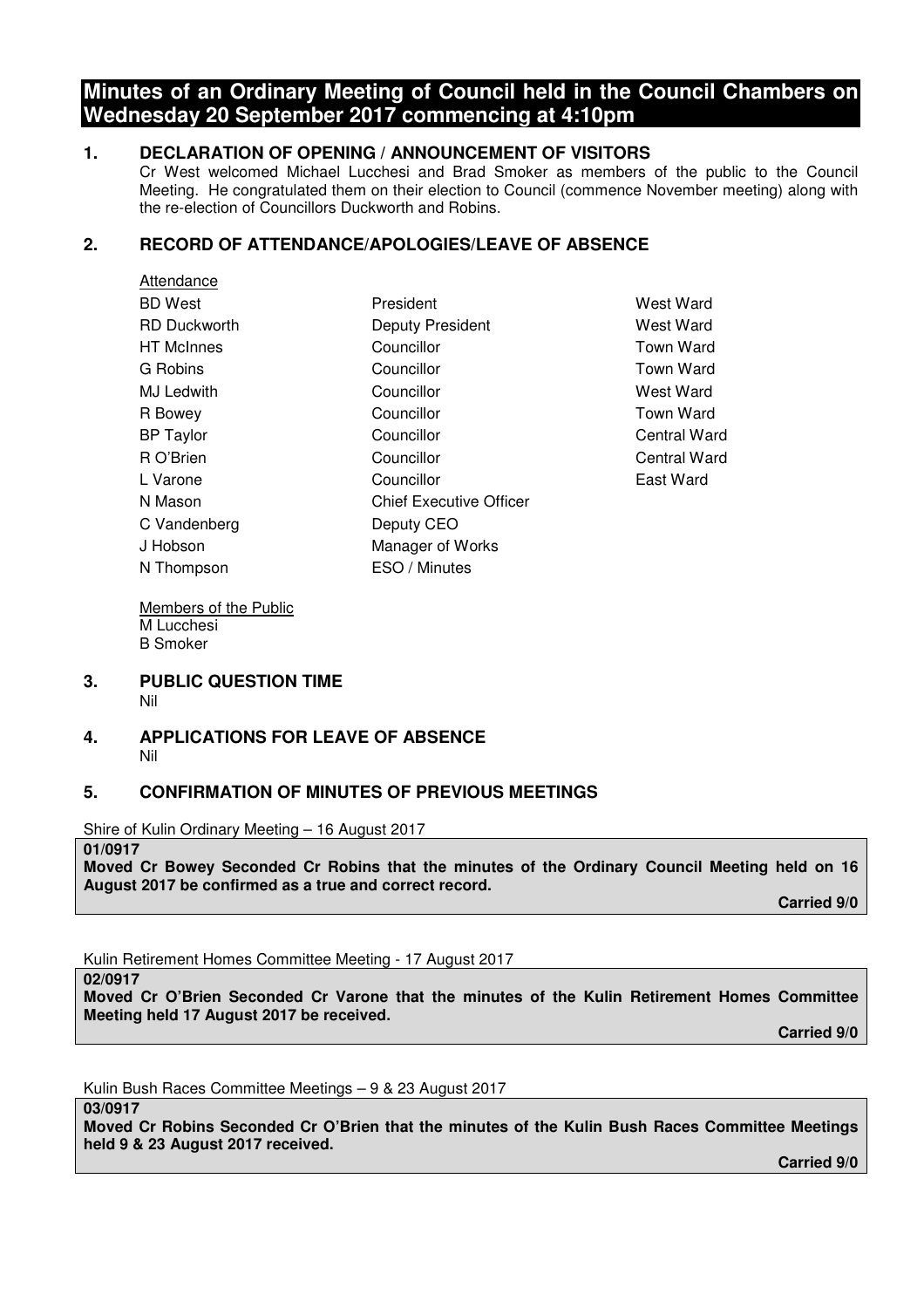# **6 MATTERS REQUIRING COUNCIL DECISION**

# **6.1 List of Accounts – August 2017**

**RESPONSIBLE OFFICER:** DCEO **FILE REFERENCE:** 12.06<br>**AUTHOR:** DCEO **AUTHOR: STRATEGIC REFERENCE/S:** 12.01 **DISCLOSURE OF INTEREST:** Nil

#### **SUMMARY:**

Attached is the list of accounts paid during the month of August 2017 for Council's consideration.

**BACKGROUND & COMMENT:**  Nil **FINANCIAL IMPLICATIONS:**  Nil **STATUTORY AND PLANNING IMPLICATIONS:**  Nil **POLICY IMPLICATIONS:**  Nil **COMMUNITY CONSULTATION:**  Nil **WORKFORCE IMPLICATIONS:**  Nil

### **OFFICER'S RECOMMENDATION:**

That August payments being cheque No's 236 (Trip Fund), 367 - 368 (Trust Fund) 2002 - 2011 (Bush Races), 36837 - 36850 (Municipal), EFT No's 13104 - 13200, DD6254.1 - DD6259.10 (Municipal), credit card payments, creditor payments, and other vouchers from the Municipal Fund totalling \$384,792.57 be received.

#### **VOTING REQUIREMENTS:**

Simple majority required.

#### **04/0917**

**Moved Cr Ledwith Seconded Cr Robins that August payments being cheque No's 236 (Trip Fund), 367 - 368 (Trust Fund) 2002 - 2011 (Bush Races), 36837 - 36850 (Municipal), EFT No's 13104 - 13200, DD6254.1 - DD6259.10 (Municipal), credit card payments, creditor payments, and other vouchers from the Municipal Fund totalling \$384,792.57 be received.** 

 **Carried 9/0** 

## **6.2 Financial Reports – August 2017**

**RESPONSIBLE OFFICER:** DCEO **FILE REFERENCE:** 12.01 **AUTHOR:** DCEO **STRATEGIC REFERENCE/S:** 12.01 **DISCLOSURE OF INTEREST:** Nil

#### **SUMMARY:**

Attached is the financial report for the period ending 31 August 2017.

**BACKGROUND & COMMENT:** 

Nil

# **FINANCIAL IMPLICATIONS:**

Nil

# **STATUTORY AND PLANNING IMPLICATIONS:**

Regulation 34 of the Local Government (Financial Management) Regulations 1996 requires local governments to prepare each month a statement of financial activity reporting on the revenue and expenditure of funds for the month in question.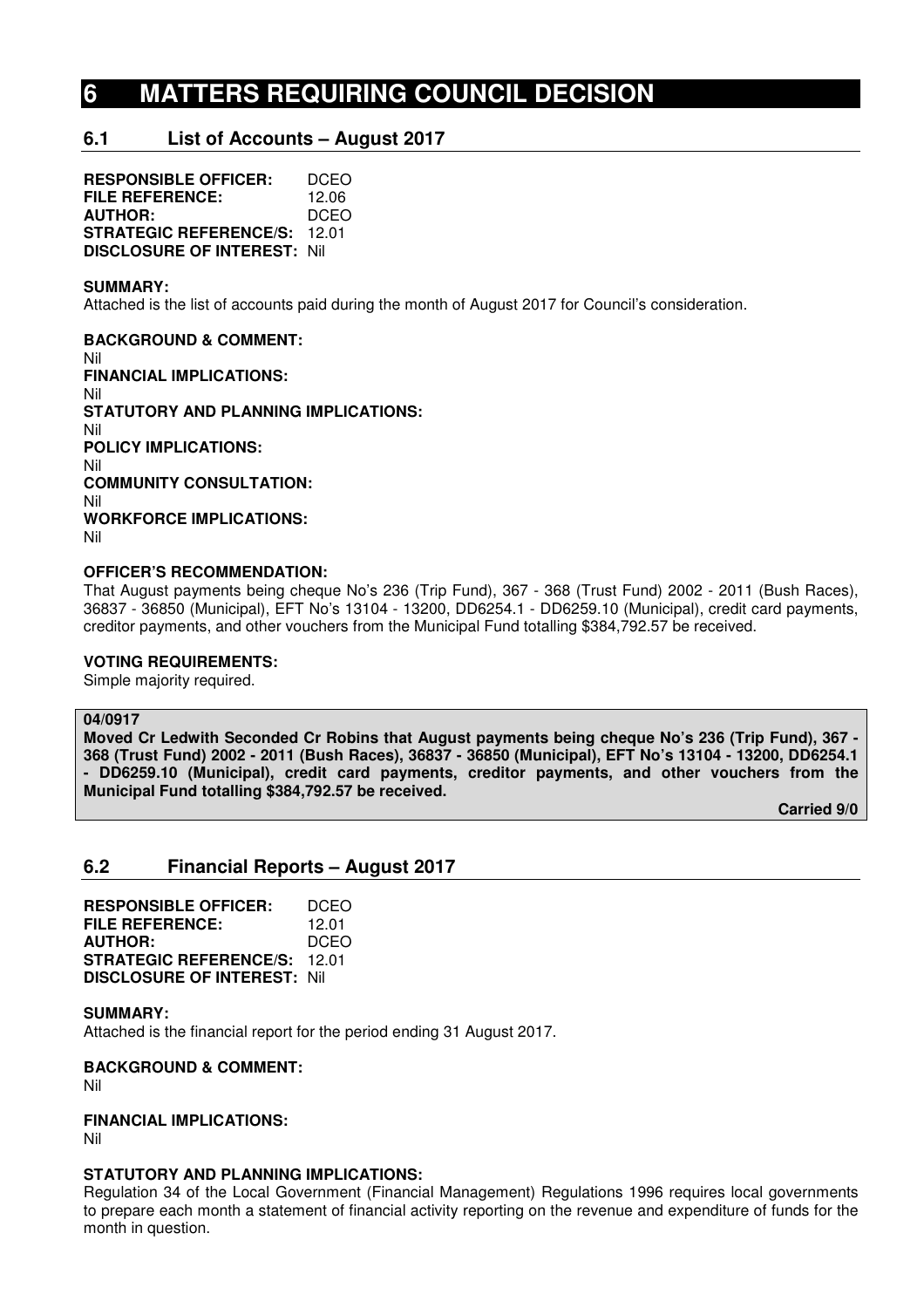**POLICY IMPLICATIONS:** 

Nil

**COMMUNITY CONSULTATION:** 

Nil

**WORKFORCE IMPLICATIONS:** 

Nil

### **OFFICER'S RECOMMENDATION:**

That Council endorse the monthly financial statement for the periods ending 31 August 2017.

#### **VOTING REQUIREMENTS:**

Simple majority required.

# **05/0917**

**Moved Cr McInnes Seconded Cr Taylor that Council endorse the monthly financial statement for the period ending 31 August 2017.** 

 **Carried 9/0** 

# **6.3 Aged Housing Project – Wheatbelt South Aged Housing Alliance – Building Better Regions Funding (BBRF) Application**

**NAME OF APPLICANT:** CEO **RESPONSIBLE OFFICER:** CEO **FILE REFERENCE:** 02.10 Aged Accommodation **AUTHOR:** CEO **DISCLOSURE OF INTEREST:** Nil.

#### **SUMMARY:**

The Shire of Kulin contributed \$3500 (Resolution 15/1015) towards the development of a business case for an R4R application by the Shire of Wickepin, on behalf of the Wheatbelt South Aged Housing Alliance and it appears that a new MOU would increase this to \$5000. The project had received conditional approval but was caught up in Machinery of Government (MOG) and State Budget repair changes.

The State Budget announcements in relation to Royalty for Region funding (correspondence Ralph Addis, Director General DPIRD to Shire of Wickepin tabled in this Agenda) has effectively ended this project. R4R funding will not be forthcoming but a regional aged accommodation program will be announced into the future.

The Shire of Wickepin is seeking participating Shires comment on the possibility to submitting a National Stronger Regions BBRF application for federal funding and has asked if the Shire of Kulin has any interest in proceeding.

Wheatbelt South Aged Housing Alliance Minutes of the September 2017 meeting are attached – and the resolutions extracted in the report below. Report and recommendation should be read in context with Minutes.

## **BACKGROUND & COMMENT:**

The following is a summary of the BBRF funding guidelines for this project.

## **Infrastructure Projects Stream**

- Between \$20,000 and \$10m;
- Projects that are ready to go and that can be started and completed by December 2019.

#### **Co funding**

- The project be supported by co-funding at the required minimum ratio (generally \$1:\$1 but for remote it is \$1 for every \$3 from the Fund). Kulin, Kondinin and Corrigin are remote and Cuballing, Narrogin, Wickepin and Wandering are regional but guidelines indicate that "Your project may include multiple site locations. Where there is mix of regional and remote site locations we will consider your entire project location as remote for the purposes of the co-funding requirement.";
- The applicant must be a financial co-contributor to the project. It is not enough to be contributing in kind resources –**you must contribute cash**.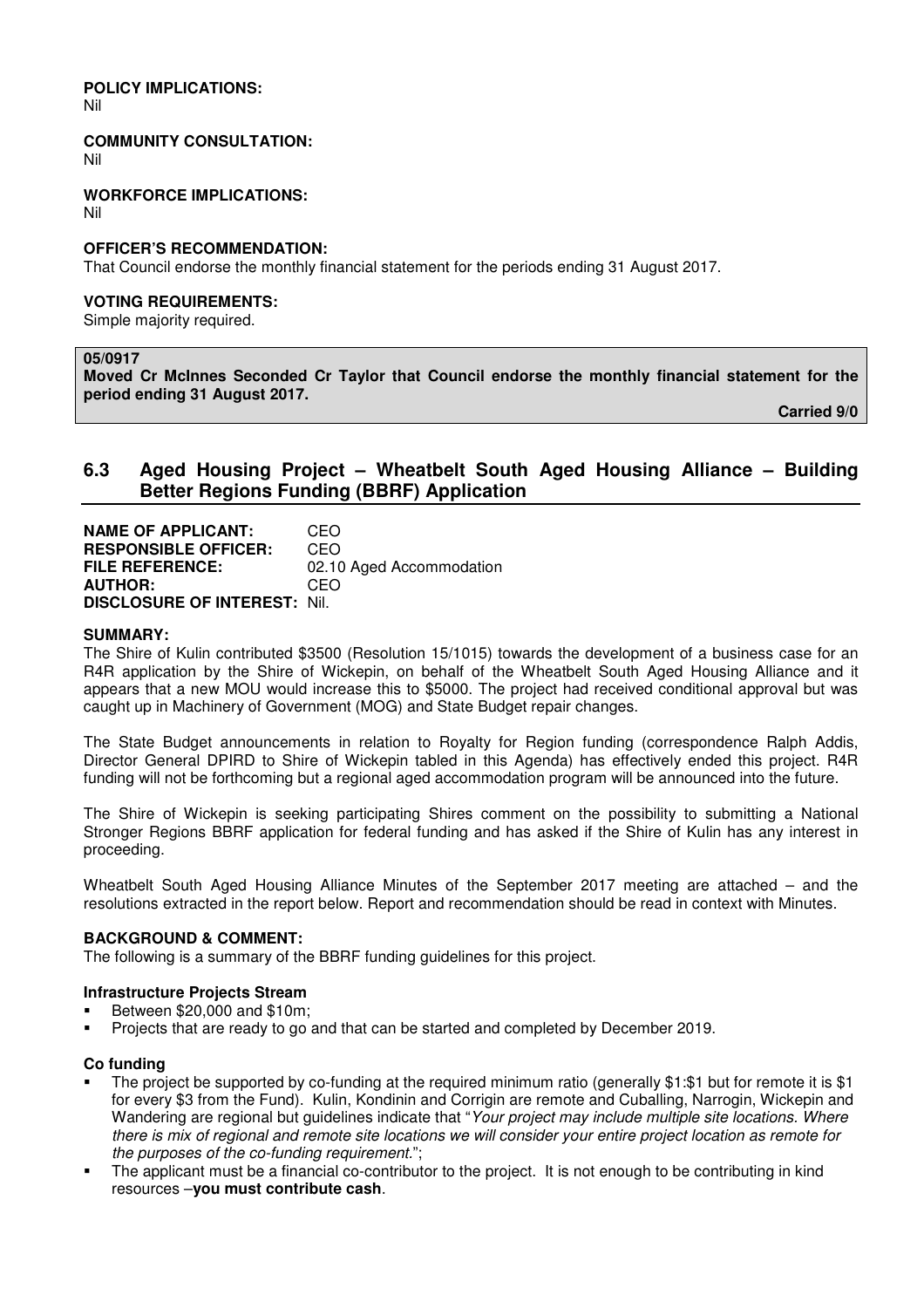## **Assessment Criteria**

Applications are assessed using a point scoring methodology that allocates points to the various merit criteria. This is a weighted score so not all aspects are considered to be of equal value.

- Merit criteria 1 economic benefit –is worth 15/35 points;
- Merit criteria  $2$  social benefit is worth 10/35 points;
- The other two merit criteria value for money and project delivery are worth 5 points each;
- The application is first assessed against the eligibility criteria;
- Those applications that meet the eligibility criteria are assessed against the merit criteria;
- Grant requests of \$1m or over require a Cost Benefit Analysis. A cost benefit analysis measures both economic and social impact and so this one analysis will contribute to 25/35 possible points.

Ineligible activities

- purchase of land or existing infrastructure;
- repair or replacement of existing infrastructure where there is no demonstrated significant increase in benefit;
- purchase and installation of manufacturing equipment and furniture;
- ongoing operating costs including utilities and staffing;
- soft infrastructure, including computer software or hardware that is not an integral part of the funded capital project;
- **payment of salaries for the applicant's employees;**
- project overhead items including office equipment, vehicles or mobile capital equipment. Examples include **trucks and earthmoving equipment and the applicant's internal plant operating costs;**
- business case development and feasibility studies.

The Shire of Kulin would be seeking National Stronger Regions BBRF funding for Camp Kulin Expansion in the December 2017 round and can only submit one application. To continue with this application would end Camp Kulin Ex efforts. Resolutions of the WSAHA Minutes carried at the meeting held 12 September 2017

#### Moved Gary Sherry / Seconded Alan George

That the WSAHA revise the Aged Housing Project Business Case, budget and supporting documents in preparation for the next round of Regional Development Australia - Building Better Regions Funding which is anticipated to open at the end of 2017 and that the WSAHA still continue to work with the WDC to exhaust all avenues of State Funding.

Carried

## Moved Rob Paull / Seconded Gary Sherry

That the WSAHA agree in principle for the Shire of Wickepin to utilise the WSAHA funds of \$32,020 towards the cost of a revised cost benefit analysis as part of the RDA grant application.

Carried

It would appear from the Minutes that when successful – a new MOU would be established and all Shires would be required to contribute \$5000 towards costs.

### **COMMUNITY CONSULTATION:**

Nil in terms of this decision, but as a matter of course, Kulin Retirement Homes has been involved from the outset in the decision making around this project. They have already been advised of the State Budget implications and will be updated in relation to this decision when made.

## **STATUTORY AND PLANNING IMPLICATIONS:**

Nil

## **WORKFORCE IMPLICATIONS:**

Nil

#### **FINANCIAL IMPLICATIONS:**

As the Aged Housing Project totalled \$9,186,550, the amount needed locally to meet the BBRF criteria is about \$2,300,000 cash. Kulin's application to fund 4 units (Year 1) would require a Kulin CASH contribution of \$249,315. Without previous planning, no Budget provision has been made for this contribution.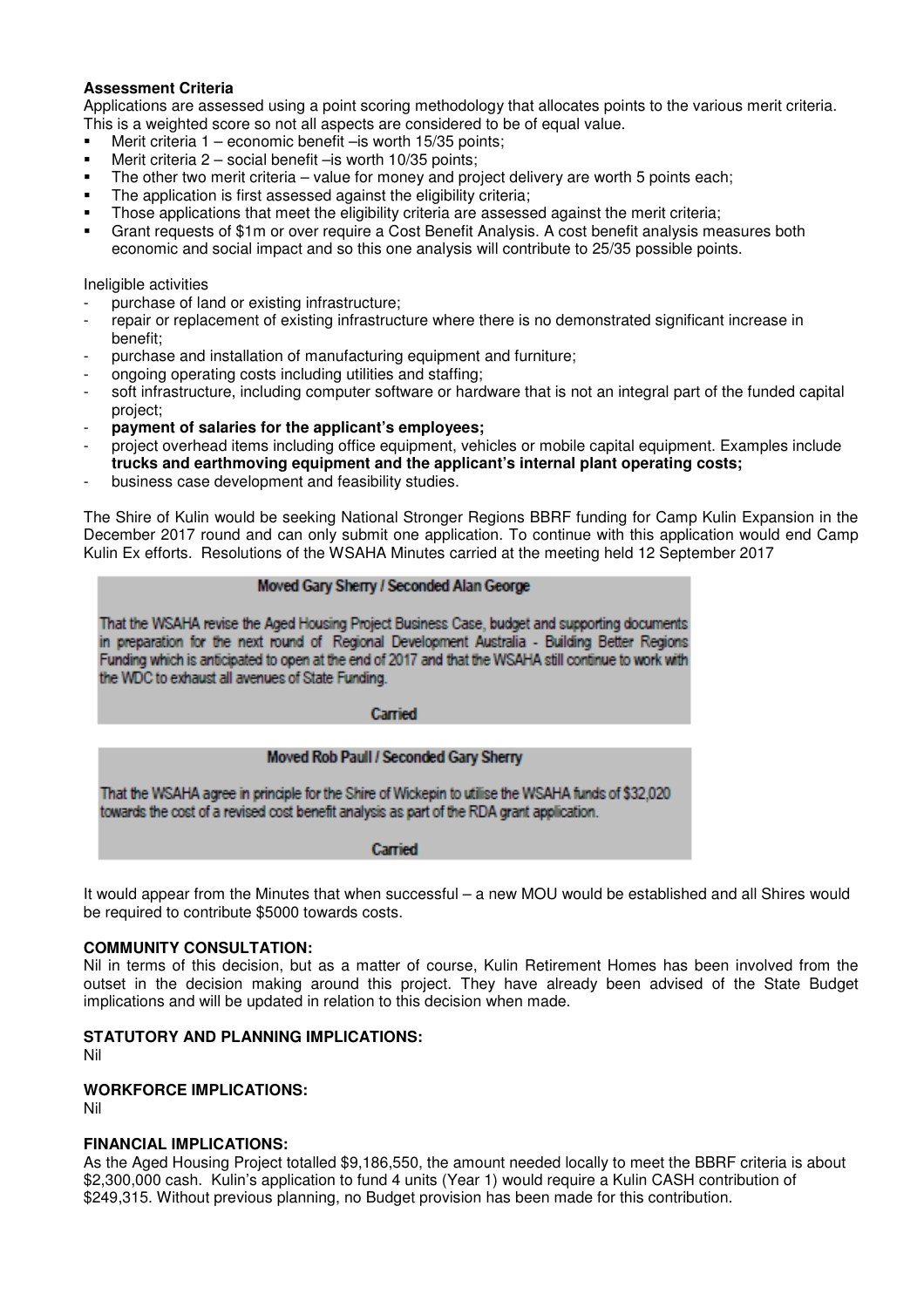# **OFFICER'S RECOMMENDATION:**

That the Shire of Kulin indicate to the Wheatbelt South Aged Housing Alliance (via Shire of Wickepin) that;

- without R4R funding, the Shire would not be in a position to proceed further with a BBRF application as the required financial contribution required is not available at this point in time;
- the Shire of Kulin already has a significant number of Aged Care units and demand in Kulin has softened to the point where vacancies now exist; further participation in efforts to expand capacity is no longer a priority;
- the Shire of Kulin will be happy to continue participation in the Wheatbelt South Aged Housing Alliance in the hope that further opportunities for funding may arise and demand changes;
- the Shire of Kulin thanks the Wheatbelt South Aged Housing Alliance and the Shire of Wickepin for efforts to date in seeking R4R funding for this project; whilst unsuccessful for political/financial reasons, the exercise in regional co-operation has been excellent.

### **VOTING REQUIREMENTS:**

Simple Majority

# **06/0917**

**Moved Cr Duckworth Seconded Cr Taylor that the Shire of Kulin indicate to the Wheatbelt South Aged Housing Alliance (via Shire of Wickepin) that;** 

- **without R4R funding, the Shire would not be in a position to proceed further with a BBRF application as the required financial contribution required is not available at this point in time;**
- **the Shire of Kulin already has a significant number of Aged Care units and demand in Kulin has softened to the point where vacancies now exist; further participation in efforts to expand capacity is no longer a priority;**
- **the Shire of Kulin will be happy to continue participation in the Wheatbelt South Aged Housing Alliance in the hope that further opportunities for funding may arise and demand changes;**
- **the Shire of Kulin thanks the Wheatbelt South Aged Housing Alliance and the Shire of Wickepin for efforts to date in seeking R4R funding for this project; whilst unsuccessful for political/financial reasons, the exercise in regional co-operation has been excellent.**

 **Carried 9/0** 

# **6.4 Town Planning Scheme No 2 - Application for Planning Consent Lime Sand CBH**

**NAME OF APPLICANT:** Co-operative Bulk Handling **RESPONSIBLE OFFICER:** CEO **FILE REFERENCE:** 08.08 Co-operative Bulk Handling **AUTHOR:** CEO – Joe Douglas, Exurban **DISCLOSURE OF INTEREST:** Nil.

## **SUMMARY:**

Application for Planning Consent was received from CBH on the 21 August 2017, for the development of an external lime sand bin at the CBH lot in Kulin. Whilst there were some information missing from the original application, the final information upon which the application can be assessed has now been received, (24 August 2017). Upon receipt of the initial information I contacted Council's Town Planner, Mr Joe Douglas for planning advice and the bulk of his comment has been included under background and comment items 1 -10 .

The proposal **(with recommended conditions)** would be permissible under the TPS2 and the consolidated TPS.

## **BACKGROUND & COMMENT:**

CBH initially approached the Shire on the 22 November 2016 in relation to the provision and sale of Lime Sand into the Wheatbelt. Council's response has always been that we would expect and then will consider a development application/planning consent approval when it arrives.

CBH as part of their DA (development application) have included **supporting information** in relation to the lime sand activity. The application can only be assessed in relation to "planning" issues.

The preliminary assessment of the development application corrected references to the location, Lot 2 on Diagram 36513 and identified the flowing issues/conditions;

1. CBH refer to the storage of lime sand as a trial operation. In any event a DA is required, though the implication is that if the trial is successful then the facility becomes permanent. The appropriate assessment of the application therefore is as if the proposal is a permanent fixture. All terms and conditions must be detailed and enforced as a permanent facility. Assessed in full, the "trail" of the facility becomes irrelevant.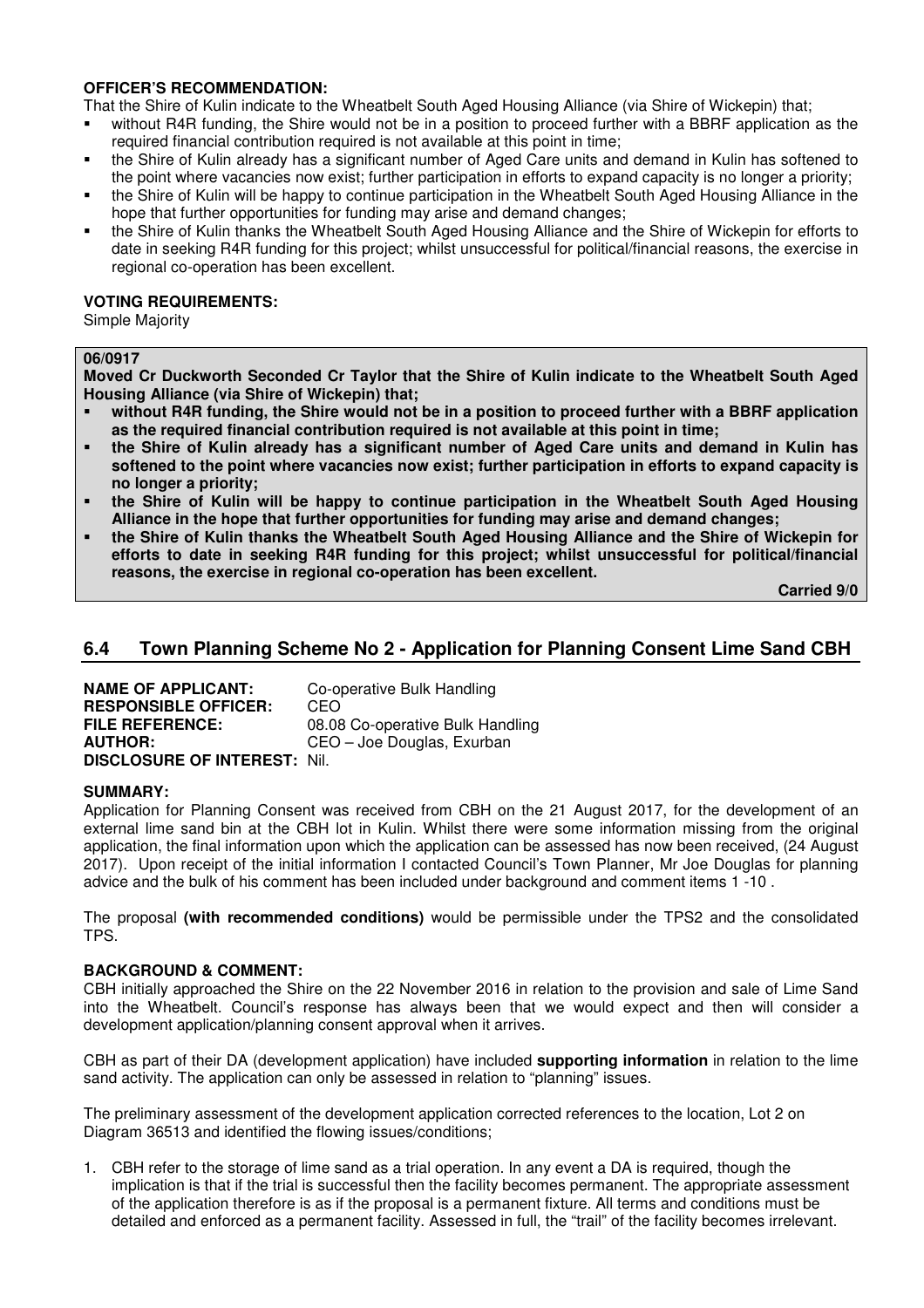- 2. Advertising The proposed use (i.e. storage yard) is not specifically listed in the Zoning Table of the Shire's current TPS No.2 or the new consolidated version of that Scheme. Council can consider the proposal as a 'use not listed' and therefore public advertising would not be required; (but this is a decision of the Council). **Recommendation: That Council consider the proposal as a "use not listed", thereby not requiring advertising.**
- 3. It can be argued that the use is generally consistent with the objectives of the land's current 'Industrial' zoning classification and may therefore be permitted by Council. In that case, without any major stumbling blocks to the DA terms and conditions, an industrial use in an industrial zoning, is something that could be approved under the CEO's Delegation. In this case, due to the need for Council determination on multiple matters, terms and conditions; the DA has been referred to Council for a decision.
- 4. The proposal uses a portion of Lot 2 directly along its frontage to Jilakin Street for lime sand storage purposes (refer Google Maps and Plan) including all the loading and unloading of the heavy vehicles. The application names "Access Rd" as the primary street frontage, but this is problematic as clause 4.7 of TPS No.2 expressly requires the following:

**Sub-clause 4.7.3** - Where an open storage area is visible from a public place or street, and is not of a display nature, it shall be screened to the satisfaction of the Council;

**Sub-clause 4.7.4** - Street setback areas shall be landscaped, including an area of not less than one metre wide adjacent to each side boundary, except where an access is shared between adjacent lots. Areas other than the front setback that are visible from a public street or place shall be developed with landscaped open space or screened to the approval of the Council. If claiming that Jilakin Street is a side boundary then landscaping is required; setback still required on Jilakin St, therefore the recommendation to align with existing bins to maintain consistency.

**Sub-clause 4.7.4** - The Council may require a bond or bank guarantee from a developer to ensure that landscaping and/or other development works are designed and carried out to the satisfaction of the Council. In the case of planting, the works shall be brought to a standard considered by the Council to be properly established within twelve (12) months of the date of commencement of development works.

Having regard for the above requirements and the standards prescribed in Schedule 5 of the TPS No 2 as they apply specifically to all 'General Industry' type development; the proposal does not comply with the Scheme requirements in terms of boundary setback and visual screening. Council does have discretion to vary these requirements and CBH was asked to provide written justification as to why the standards should be relaxed but nothing was forthcoming. Council cannot support variations without information from CBH. **Recommendation: The external lime sand stockpile bin be aligned with the existing open storage bin setback (approx. 6.5m from Jilakin Street) and the street setback be landscaped or screened with chain wire fence in accordance with Australian Standard AS1725, covered with industrial grade shade cloth.** 

- 5. Setback to the line sand bin should be consistent with the setback of the existing open storage bins on Lot 2 located a few metres immediately to the east (of what shown in drawing) to allow suitable landscaping / screening of the new storage area from public view on Jilakin Street. Council may find the current proposal with 1m setback inconsistent with the requirements of TPS2, being too close to the roadway on Jilakin St.
- 6. CBH are proposing to screen the new storage area to Jilakin Street by erecting a link mesh type boundary fence and covering it with industrial grade shade cloth. From a town planning perspective this is not the ideal solution but may suffice until landscaping is established.
- 7. Council may elect to include a condition requiring payment of a performance bond or bank guarantee to ensure all landscaping works in the Jilakin street setback area is completed. **Recommendation: No performance bond would apply to the application.**
- 8. CBH mention in the supporting information that this is a trial; no explanation has been provided as to how long the trial will be conducted. Council should indicate that if tonnages remain at 5,000 to 7,000 tonnes, no further applications are required, but if storage tonnages increase, a further application would be required. **Recommendation: That Shire development consent approval is for the storage of 5000, to 7,000 tonnes of lime sand, any additional storage tonnage would be subject to additional DA approval.**
- 9. If lime sand delivered and stored on the land does not exceed the 5,000 to 7,000 tonnes, the heavy vehicle traffic volumes this would generate are not expected to provide any additional impacts. It is therefore important that any approval indicate a maximum 5,000 to 7,000 tonnes limit held onsite. **Recommendation: That a maximum storage limit of 7,000 tonnes of lime sand be held onsite.**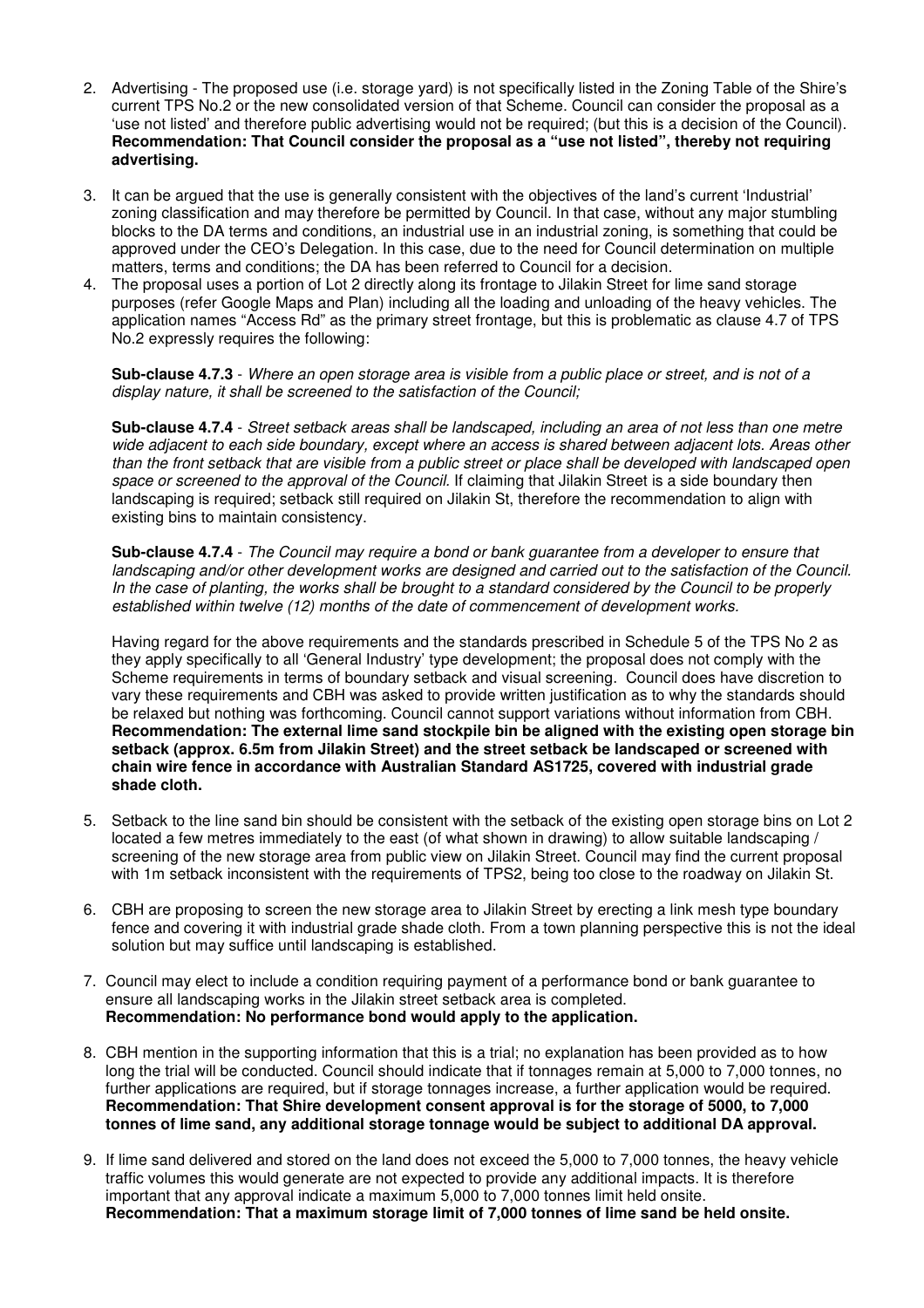10. Council may want to indicate a requirements for reducing dust generated and/or the need to approve a suitable dust management plan if dust does become a problem. It is clear this would be the most impactful outcome for the storage, therefore a requirement as to how this would be addressed would be appropriate. **Recommendation: That used grain tarps and sprayed storm water be acknowledged as the immediate CBH dust management system. If dust spread becomes evident outside of the CBH landholding, CBH will be required to prepare and have approved by the Shire of Kulin a dust management plan that addresses the identified dust problem.** 

# **STATUTORY AND PLANNING IMPLICATIONS:**

The proposed use (i.e. storage yard) is not specifically listed in the Zoning Table of the Shire's current TPS No.2 or the new consolidated version of that Scheme. Council consider the CBH proposal as a 'use not listed' and thereby negating public advertising of the proposal, on the grounds that an industrial purpose in an industrial zone would not require advertising under the TPS2.

# **POLICY IMPLICATIONS:**

No additional policy implications - CBH refer to the storage of lime sand as a trial operation though the TPS2 has no "trial provisions". Clearly the policy implication would be that if the trail is successful then the facility becomes permanent. The appropriate assessment of the application therefore is that the proposal be assessed as a permanent fixture. All terms and conditions must be detailed and enforced as a permanent facility.

## **COMMUNITY CONSULTATION:**

In terms of planning assessment under a 'use not listed', public advertising of the proposal is not required. An industrial purpose in an industrial zone would not require advertising under the TPS2. **WORKFORCE IMPLICATIONS:** 

#### Nil

## **FINANCIAL IMPLICATIONS:**

The development application fee for a development proposal of \$50,000 would be \$147.

### **OFFICER'S RECOMMENDATION:**

That the CBH application for planning consent to develop an onsite storage bin to store 5,000 to 7,000 tonnes of lime sand at Lot 2 CBH Access Rd, on Diagram 36513, be considered as a "use not listed" in the Shire of Kulin TPS2 development table thereby not requiring advertising; and that the application be approved subject to the following conditions;

- 1. The external lime sand stockpile bin be aligned with the existing open storage bin setback (approx. 6.5m from Jilakin Street) and the street setback be landscaped or screened with chain wire fence in accordance with Australian Standard AS1725, covered with industrial grade shade cloth.
- 2. No performance bond would apply to the application.
- 3. That Shire development consent approval is for the storage of 5000, to 7,000 tonnes of lime sand, any additional storage tonnage would be subject to additional DA approval.
- 4. That a maximum storage limit of 7,000 tonnes of lime sand be held onsite.
- 5. That used grain tarps and sprayed storm water be acknowledged as the immediate CBH dust management system. If dust spread becomes evident outside of the CBH landholding, CBH will be required to prepare and have approved by the Shire of Kulin a dust management plan that addresses the identified dust problem.

### **VOTING REQUIREMENTS:**

Simple Majority

#### **07/0917**

**Moved Cr Bowey Seconded Cr Duckworth that the CBH application for planning consent to develop an onsite storage bin to store 5,000 to 7,000 tonnes of lime sand at Lot 2 CBH Access Rd, on Diagram 36513, be considered as a "use not listed" in the Shire of Kulin TPS2 development table thereby not requiring advertising; and that the application be approved subject to the following conditions;** 

- **1. The external lime sand stockpile bin be aligned with the existing open storage bin setback (approx. 6.5m from Jilakin Street) and the street setback be landscaped or screened with chain wire fence in accordance with Australian Standard AS1725, covered with industrial grade shade cloth.**
- **2. No performance bond would apply to the application.**
- **3. That Shire development consent approval is for the storage of 5000, to 7,000 tonnes of lime sand, any additional storage tonnage would be subject to additional DA approval.**
- **4. That a maximum storage limit of 7,000 tonnes of lime sand be held onsite.**
- **5. That used grain tarps and sprayed storm water be acknowledged as the immediate CBH dust management system. If dust spread becomes evident outside of the CBH landholding, CBH will be required to prepare and have approved by the Shire of Kulin a dust management plan that addresses the identified dust problem.**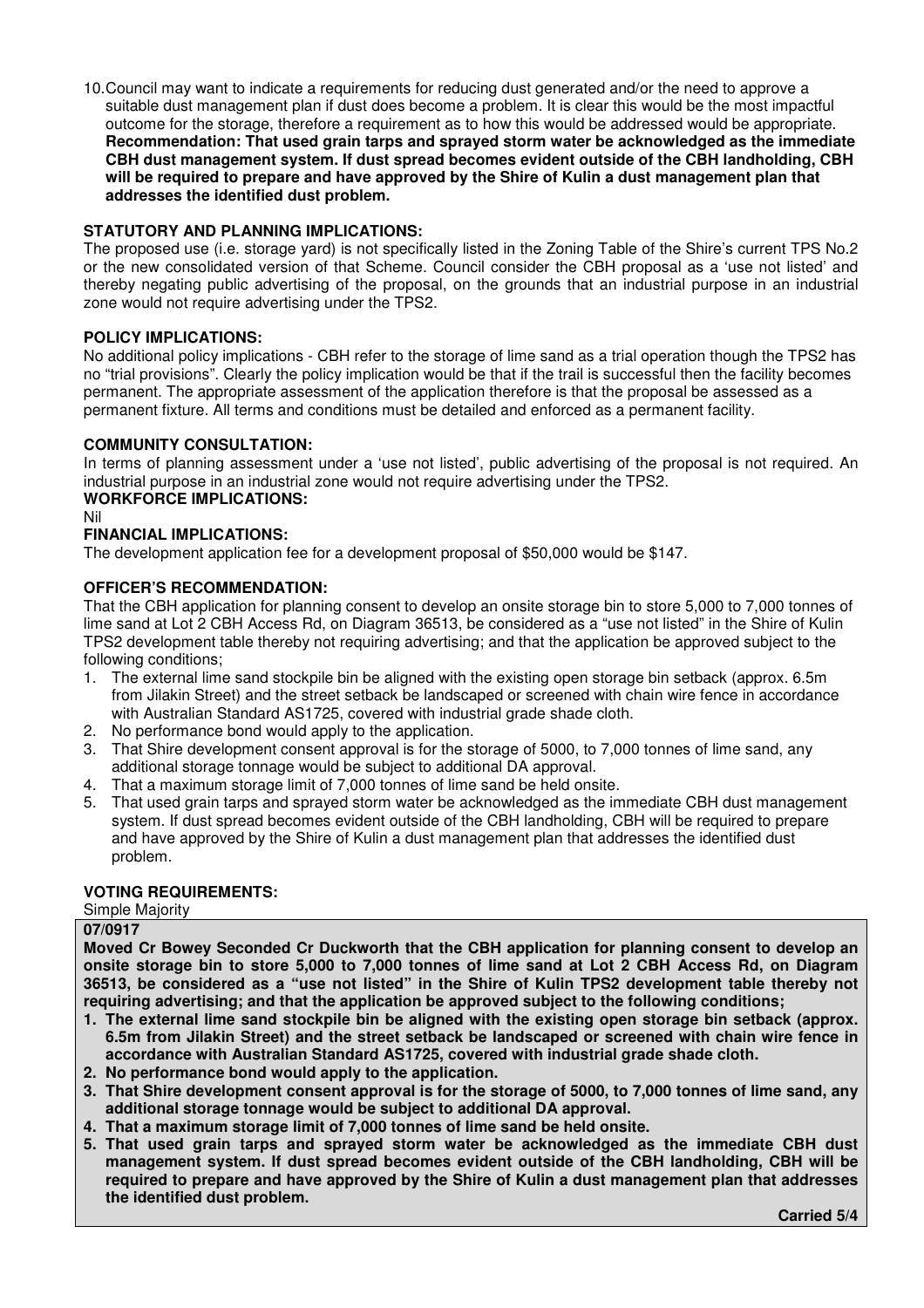# **6.5 Kulin Retirement Homes Inc. – Request to Write Off Rates 2017/18**

**NAME OF APPLICANT:** Kulin Retirement Homes Inc. **RESPONSIBLE OFFICER:** CEO **FILE REFERENCE:** 25.02 **AUTHOR:** DCEO **DISCLOSURE OF INTEREST:** Nil

#### **SUMMARY:**

In past years the Kulin Retirement Homes has requested a refund of rates for their property in Gordon Street and Price St, Kulin. All service charges applicable for the property are to be paid by the committee.

### **BACKGROUND & COMMENT:**

This year the committee has written to Council requesting that Council waive rates for both Kulinda Estate and the Workman Estate.

### **FINANCIAL IMPLICATIONS**

The write off is allowed for in annual budget.

# **STATUTORY AND TOWN PLANNING IMPLICATIONS:**

Nil

**FINANCIAL IMPLICATIONS:**

Nil

# **STATUTORY AND PLANNING IMPLICATIONS:**

Nil

**POLICY IMPLICATIONS:** Nil

**COMMUNITY CONSULTATION:** Nil

**WORKFORCE IMPLICATIONS:** Nil

#### **RECOMMENDATION:**

That Council rates levied to Kulin Retirement Homes totalling \$2,691.27 for assessment number A95, charged against Kulinda Village and \$6,578.66 for assessment number A1422, charged against Workman Estate, be donated back to the organisation as they continue to operate as a not for profit community organisation.

## **VOTING REQUIREMENTS:**

Simple majority required.

#### **08/0917**

**Moved Cr Duckworth Seconded Cr O'Brien that Council rates levied to Kulin Retirement Homes totalling \$2,691.27 for assessment number A95, charged against Kulinda Village and \$6,578.66 for assessment number A1422, charged against Workman Estate, be donated back to the organisation as they continue to operate as a not for profit community organisation.**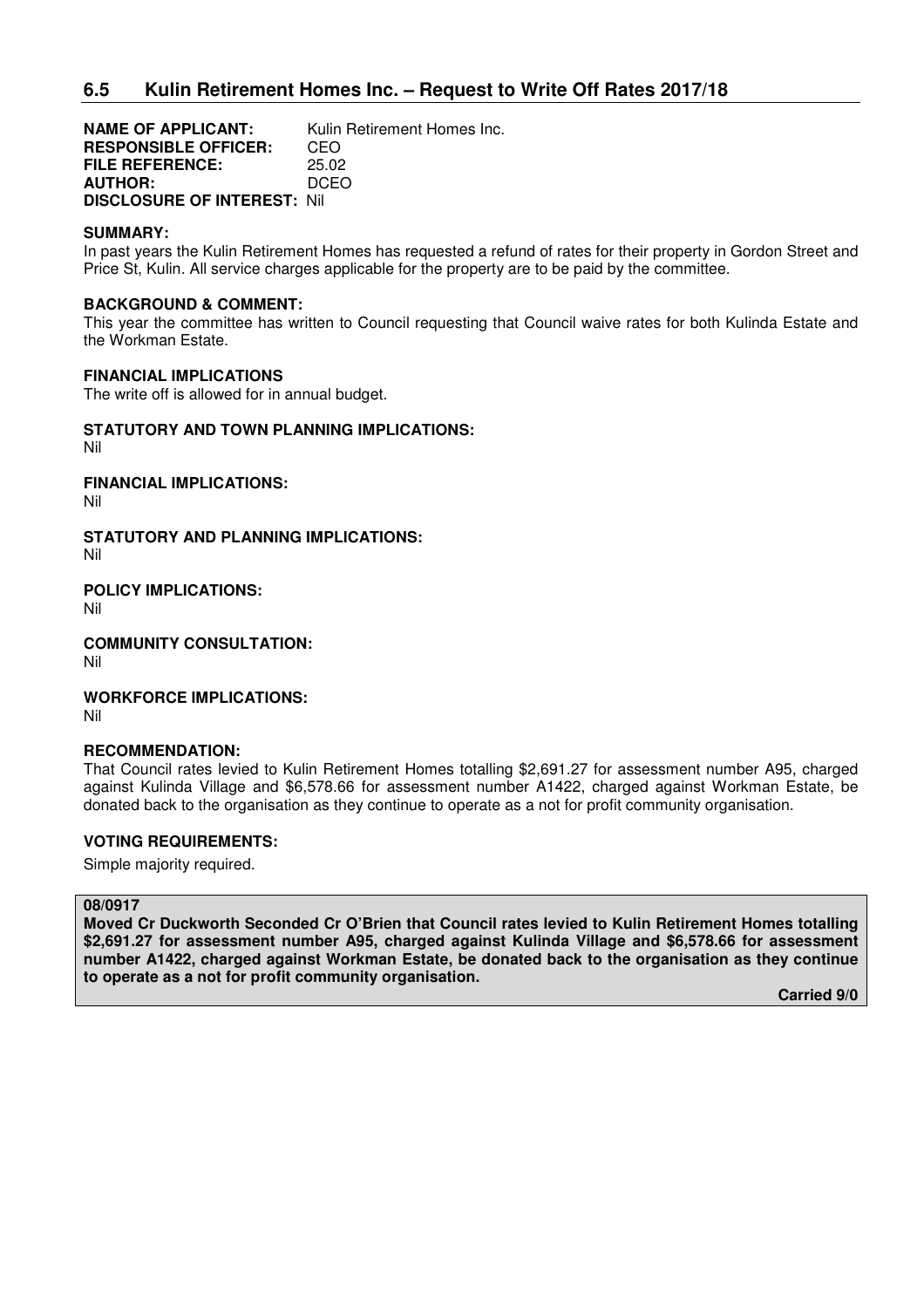# **7 COMPLIANCE**

# **7.1 Compliance Reporting – General & Financial Compliance – August 2017**

| <b>NAME OF APPLICANT:</b>          | CEO.                                                                             |
|------------------------------------|----------------------------------------------------------------------------------|
| <b>RESPONSIBLE OFFICER:</b>        | CEO                                                                              |
| <b>FILE REFERENCE:</b>             | 12.05 Compliance 12.06 – Accounting Compliance                                   |
|                                    | <b>STRATEGIC REFERENCE/S:</b> CBP 4.1 Civic Leadership, 4.1.8 Compliance methods |
| <b>AUTHOR:</b>                     | CEO/DCEO                                                                         |
| <b>DISCLOSURE OF INTEREST: Nil</b> |                                                                                  |

#### **SUMMARY:**

This report addresses General and Financial Compliance matters for August 2017. This process is not definitive, each month additional items and/or actions may be identified that are then added to the monthly checklist. Items not completed each month e.g. quarterly action - will be notations.

The report provides a guide to the compliance requirements being addressed as part of staff workloads and demonstrates the degree of internal audit being completed.

#### **BACKGROUND & COMMENT:**

The Compliance Team and works staff commence the monthly compliance effort immediately after the Shire meeting each month. At that time, the executive support officer will email the assigned staff member their compliance requirements for the coming month.

As the month progresses, staff in conjunction with their manager, the CEO or DCEO will determine the extent of work/action needed to complete items. During Agenda week, the Compliance Team again meets to ensure the monthly report/list is reviewed and that compliance items are completed. In preparing the Agenda report, the CEO or DCEO will sign off on completed items.

Prior month items not completed previously will be reported in the following month so Council remains aware of what items are still outstanding. (Refer to Table attached)

#### **FINANCIAL IMPLICATIONS:**

In the generation of the report, nil in terms of meeting compliance. There may be items that require additional administrative effort to complete or require external assistance to resolve. In those cases, individual financial implications will be reported.

# **STATUTORY AND PLANNING IMPLICATIONS:**

Nil

## **POLICY IMPLICATIONS:**

Identified as necessary – this report Nil

**COMMUNITY CONSULTATION:** 

Nil

**WORKFORCE IMPLICATIONS:**  Nil

#### **OFFICER'S RECOMMENDATION:**

That Council receive the General & Financial Compliance Reports for August 2017 and note there are no matters of non-compliance.

## **VOTING REQUIREMENTS:**

Simple majority required.

#### **09/0917**

**Moved Cr O'Brien Seconded Cr Taylor that Council receive the General & Financial Compliance Reports for August 2017 and note there are no matters of non-compliance.**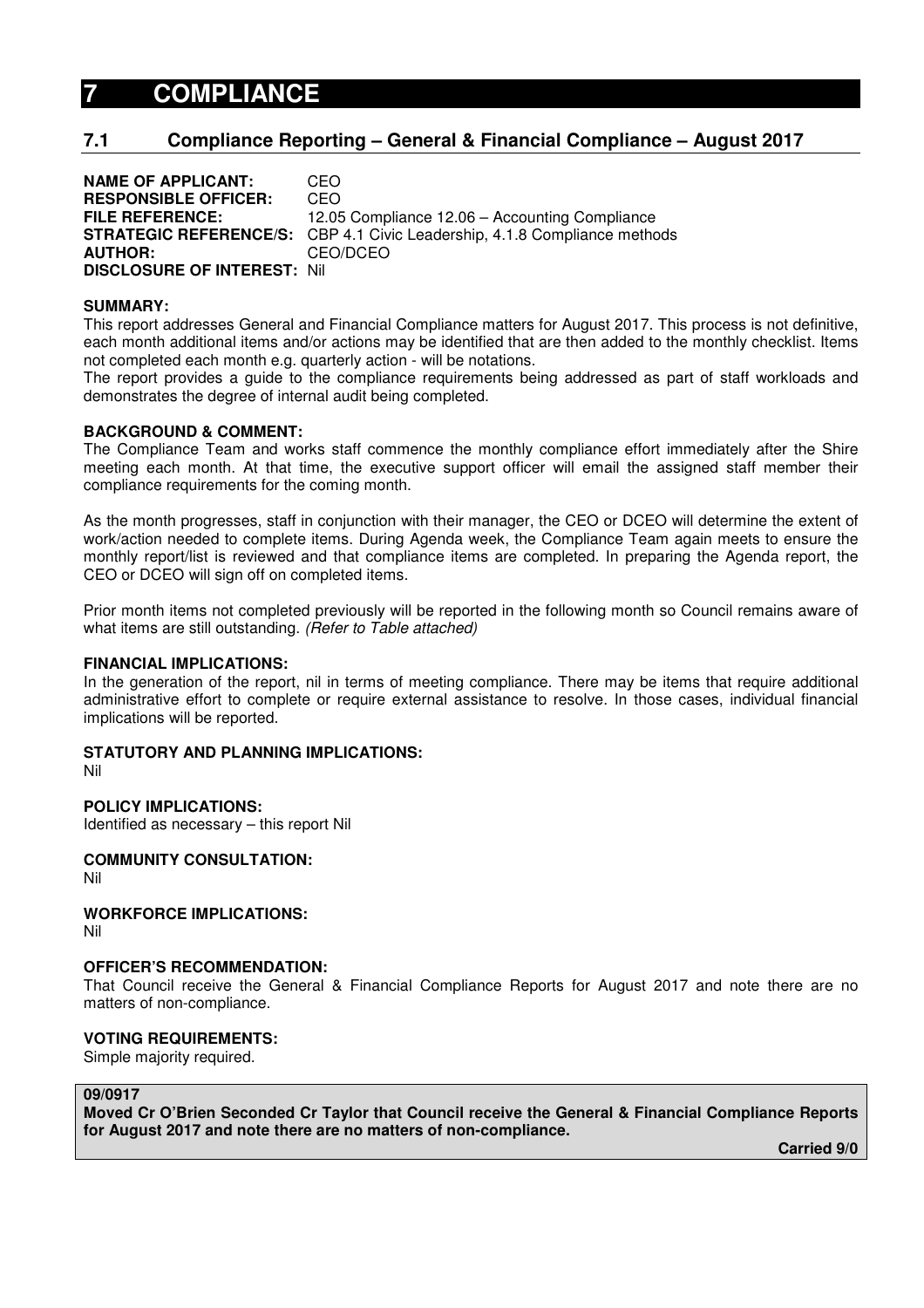# **7.2 Compliance Reporting – Delegations Exercised – August 2017**

**NAME OF APPLICANT:** CEO **RESPONSIBLE OFFICER:** CEO FILE REFERENCE: 12.05 - Compliance **STRATEGIC REFERENCE/S:** CBP 4.1 Civic Leadership, 4.1.8 Compliance methods **AUTHOR:** CEO **DISCLOSURE OF INTEREST:** Nil

#### **SUMMARY:**

To report back to Council actions performed under delegated authority for the period ending 1 September 2017.

To provide a comprehensive report listing of the delegations able to be exercised following adoption of a more substantial array of delegations in June 2017.

### **BACKGROUND & COMMENT:**

This report is prepared for Council detailing actions performed under delegated authority by the respective officers under each of the delegation headings:

|                 | <b>ADMINISTRATION</b>                                      |                                      |
|-----------------|------------------------------------------------------------|--------------------------------------|
|                 | Policy Delegation                                          | <b>Officers</b>                      |
| A1              | Acting Chief Executive Officer                             | (CEO)                                |
| A2              | Agreements for Payments of Debts to Council                | (CEO/DCEO)                           |
| A3              | Casual Hirer's Liability                                   | (CEO)                                |
| A4              | <b>Complaint Handling</b>                                  | (CEO)                                |
| A5              | Fees & Charges - Discounts                                 | (CEO/DCEO/MW/MLS/CRC Mgr.)           |
| A6              | Investment of Surplus Funds                                | (CEO/DCEO)                           |
| А7              | IT & Social Media - Use Of                                 | (CEO)                                |
| A8              | Legal Advice, Representation & Cost Reimbursement          | (CEO)                                |
| A9              | Payments from Municipal and Trust Funds                    | (CEO - to numerous staff for Orders) |
| A10             | Use of Common Seal                                         | (CEO)                                |
| A11             | <b>Writing Off Debts</b>                                   | (CEO)                                |
| A12             | Housing                                                    | (CEO)                                |
| A13             | Procedure for Unpaid Rates Finance                         | (CEO)                                |
|                 | <b>GOVERNANCE</b>                                          |                                      |
| G <sub>1</sub>  | Applications for Planning Consent                          | (CEO)                                |
| G <sub>2</sub>  | <b>Building Licences and Swimming Pools</b>                | (EHO/Building Surveyor)              |
| G <sub>3</sub>  | Cemeteries Act 1986                                        | (CEO)                                |
| G4              | Health Act 1911 Provisions                                 | (EHO)                                |
|                 | <b>HUMAN RESOURCES</b>                                     |                                      |
| H1              | Grievance Procedures                                       | (CEO)                                |
|                 | <b>COMMUNITY SERVICES</b>                                  |                                      |
| C <sub>1</sub>  | Bushfire Control - Shire Plant for Use of                  | (CEO)                                |
| C <sub>2</sub>  | Bushfire Control - Plant Use for Adjoining Shires          | (CEO)                                |
| C <sub>3</sub>  | Bushfire Prohibited / Restricted Burning Periods - Changes | (Shire President/CEO)                |
| C <sub>4</sub>  | <b>Bushfire Training Administration</b>                    | (CEO)                                |
| C <sub>5</sub>  | Cat Ownership Limit - Cat Control                          | (CEO)                                |
| C6              | Dog Control - Attacks                                      | (CEO)                                |
| C7              | Dog Ownership Limit - Dog Control                          | (CEO)                                |
| C <sub>8</sub>  | Sea Containers Use of - Town Planning                      | (CEO)                                |
| C <sub>9</sub>  | Second Hand Dwellings                                      | (CEO)                                |
| C10             | <b>Temporary Accommodation</b>                             | (CEO)                                |
| C <sub>11</sub> | Unauthorised Structures - Building Control                 | (CEO)                                |
| C12             | Kulin Bush Races                                           | (Kulin Bush Races Committee)         |
| C <sub>13</sub> | Freebairn Recreation Club Committee                        | (FRC Club Committee)                 |
| C <sub>14</sub> | Kulin Child Care Centre Management Committee               | (Kulin CCC Management Committee)     |
| C <sub>15</sub> | General - Community Services Practices                     | (CEO)                                |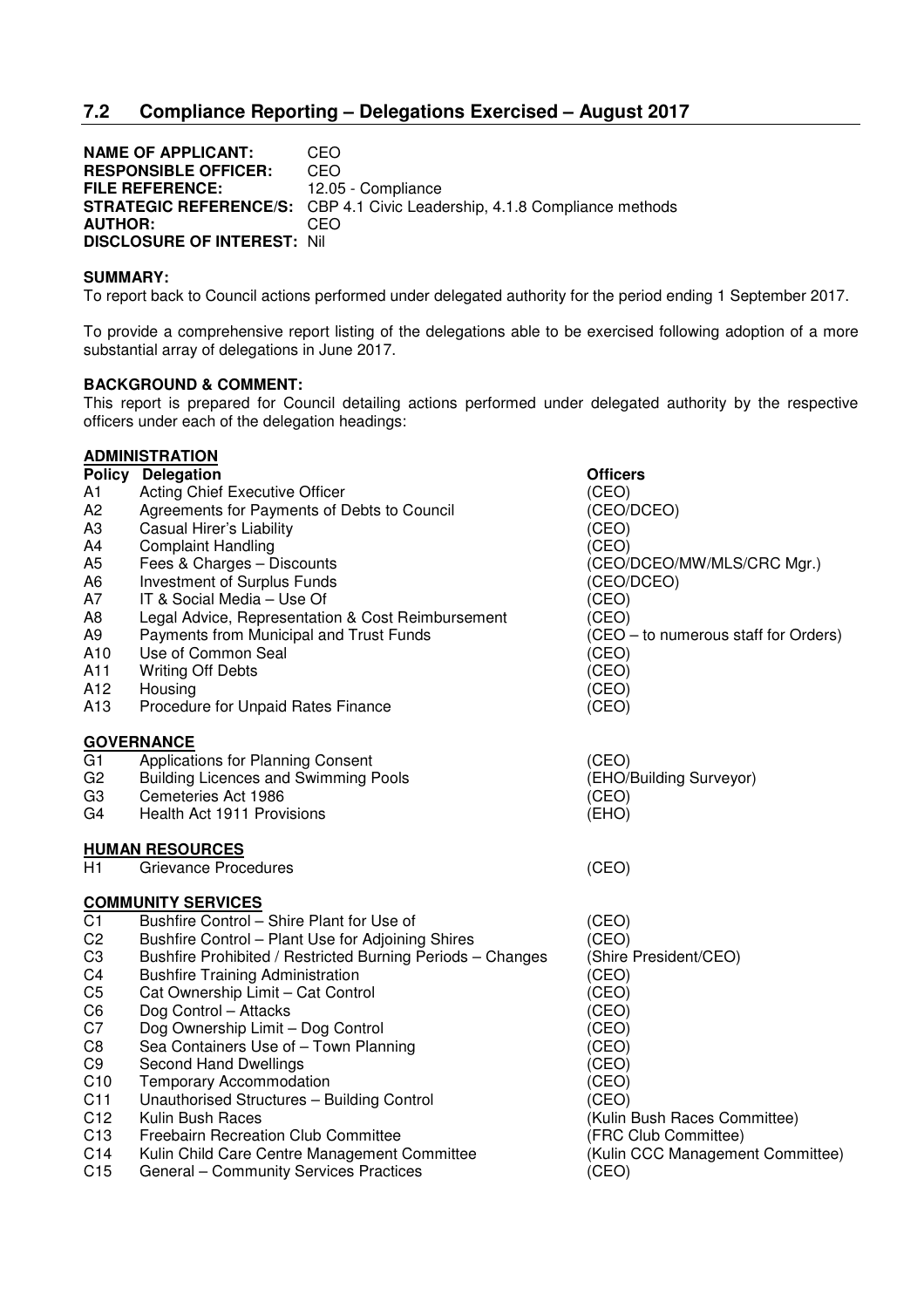# **WORKS**

| W1              | <b>Gravel Supplies</b>                   | (MW)  |
|-----------------|------------------------------------------|-------|
| W <sub>2</sub>  | Roads - Clearing                         | (CEO) |
| W3              | Roads - Damage to                        | (MW)  |
| W4              | Roads - Roadside Markers - Management of | (MW)  |
| W5              | Stormwater Drainage                      | (MW)  |
| W6              | <b>Street Trees</b>                      | (CEO) |
| W7              | Streetscape - Improvements               | (CEO) |
| W8              | Roadside Burning                         | (MW)  |
| W9              | <b>Temporary Road Closures</b>           | (MW)  |
| W <sub>10</sub> | General - Works Practices Approvals      |       |

# **COMMENT:**

The following details the delegations exercised within the Shire relative to the delegated authority for the month and are submitted to Council for information (excluding delegations under A9, Payments – refer to individual order and payment listed in Accounts paid)

## Delegations exercised for August 2017.

**A5 Fees & Charges – Discounts (CEO)** 

CEO granted a request under Delegation A5 Discounts, after receiving a request for a discount on the Shire of Kulin plant rates for side tippers. The discount requested was for a quote by Wagin Earthmoving for WANDRRA works at the Shire of Lake Grace. The requested price on a side tipper was \$140+GST per hour – (which is a 10% discount)

# **A6 Investment of Surplus Funds (DCEO) -** Local Government Act 1995, section 6.14

Municipal funds

| ገ00<br>E0/<br>$\sim$<br><b>L</b><br>$ \cdot$<br>$\overline{\phantom{a}}$<br>، ب |
|---------------------------------------------------------------------------------|
|---------------------------------------------------------------------------------|

# **G2 Building Licences (CEO)**

Approved Building Application for Jarrad West, Evasham Farms at Lot 235, for a 63sqm double garage storeroom estimated value \$7000.

Approved Building Application for Cameron Mudge, Torwood Ag. Location 1796, Holt Rock, for a 630sqm shed estimated value \$95,000.

## **STATUTORY ENVIRONMENT:**

Building Act 2011 Bushfires Act 1954 Cemeteries Act 1986 Health (Asbestos) Regulations 1992; Health (Miscellaneous Provisions) Act 1911; Local Government Act 1995 Public Health Act 2016 Shire of Kulin TPS2 Town Planning Development Act Town Planning Scheme Trustees Act, Part III, Criminal Procedure Act 2004;

## **FINANCIAL IMPLICATIONS:**

Nil in terms of exercising delegation and reporting to Council though there may be financial implications in the case of each delegation exercised.

# **STATUTORY AND PLANNING IMPLICATIONS:**

Nil

# **POLICY IMPLICATIONS:**

There are no known policy implications relating to this report.

# **COMMUNITY CONSULTATION:**

Nil

**WORKFORCE IMPLICATIONS:** 

Nil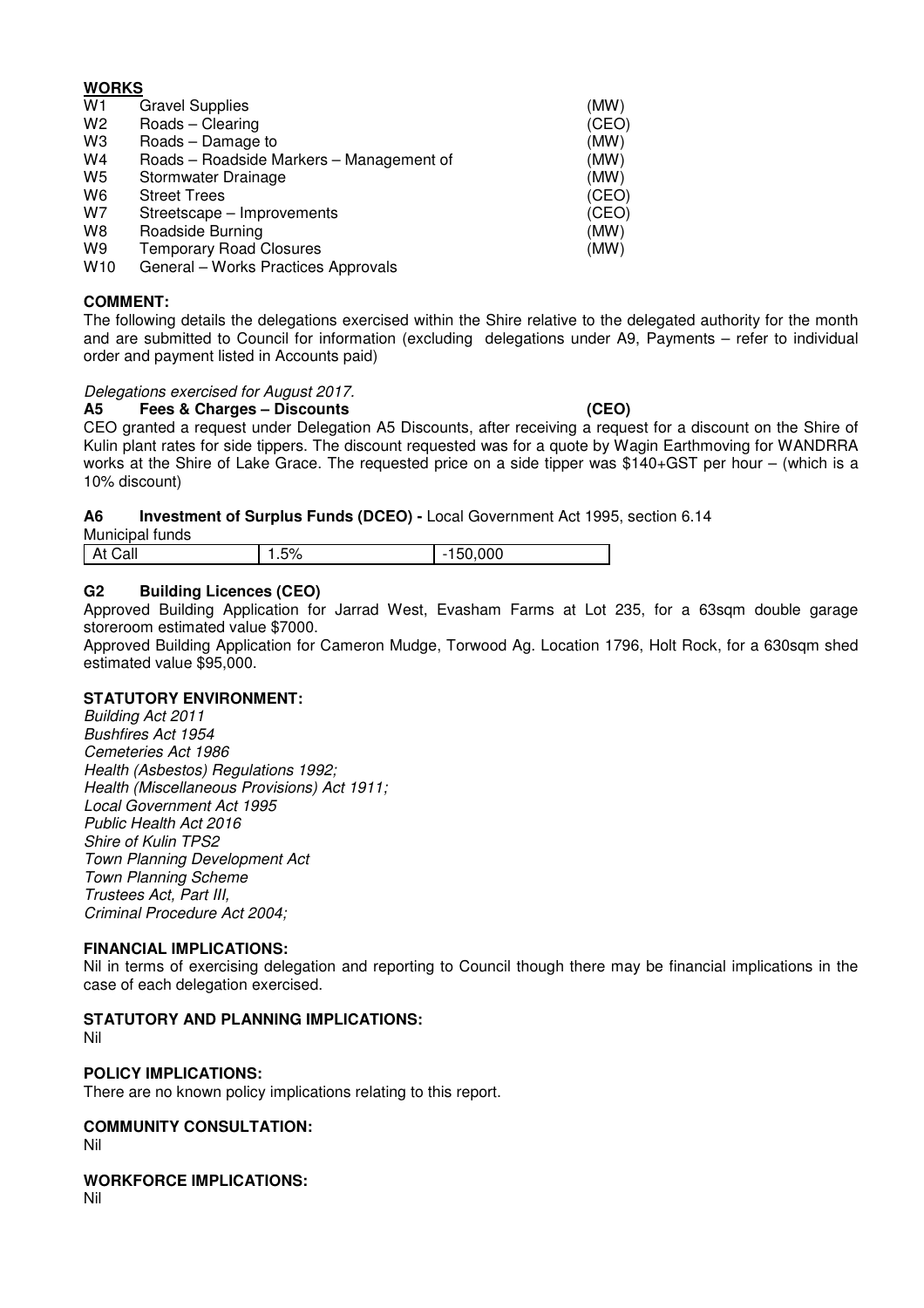### **OFFICER'S RECOMMENDATION:**

That Council receive the Delegation Exercised Report for August 2017.

#### **VOTING REQUIREMENTS:**

Simple majority required.

# **10/0917**

**Moved Cr Duckworth Seconded Cr Robins that Council receive the Delegation Exercised Report for August 2017.** 

 **Carried 9/0** 

# **7.3 Register of Delegations – Update**

**RESPONSIBLE OFFICER:** CEO **FILE REFERENCE:** 04.04 **AUTHOR:** CEO **DISCLOSURE OF INTEREST:** Nil

#### **SUMMARY:**

Council is required to review the Delegations Register on an annual basis. This document was last reviewed in June 2017.

### **BACKGROUND & COMMENT:**

It has recently been discovered that delegation **A9 Payments from Municipal and Trust Funds** omitted the Building Maintenance Officers authority to issue purchase orders up to the value of \$500. Council is requested to approve this limit (retrospectively from 1 July 2017) and the Register of Delegations will be updated accordingly.

#### **FINANCIAL IMPLICATIONS:**

Nil

**STATUTORY AND PLANNING IMPLICATIONS:** 

Nil

#### **POLICY IMPLICATIONS:**

Update of A9 in the Register of Delegations

### **COMMUNITY CONSULTATION:**

N/A

#### **WORKFORCE IMPLICATIONS:**

Building Maintenance Officers authority to issue purchase orders up to the value of \$500.

#### **OFFICER'S RECOMMENDATION:**

That Council approve an update to the Register of Delegations, A9 Payments from Municipal and Trust Funds to include authorisation to Council's Building Maintenance Officer to issue purchase orders up to the value of \$500 and this limit be approved retrospectively from 1 July 2017.

#### **VOTING REQUIREMENTS:**

Absolute majority required.

## **11/0917**

**Moved Cr McInnes Seconded Cr Bowey that Council approve an update to the Register of Delegations, A9 Payments from Municipal and Trust Funds to include authorisation to Council's Building Maintenance Officer to issue purchase orders up to the value of \$500 and this limit be approved retrospectively from 1 July 2017.**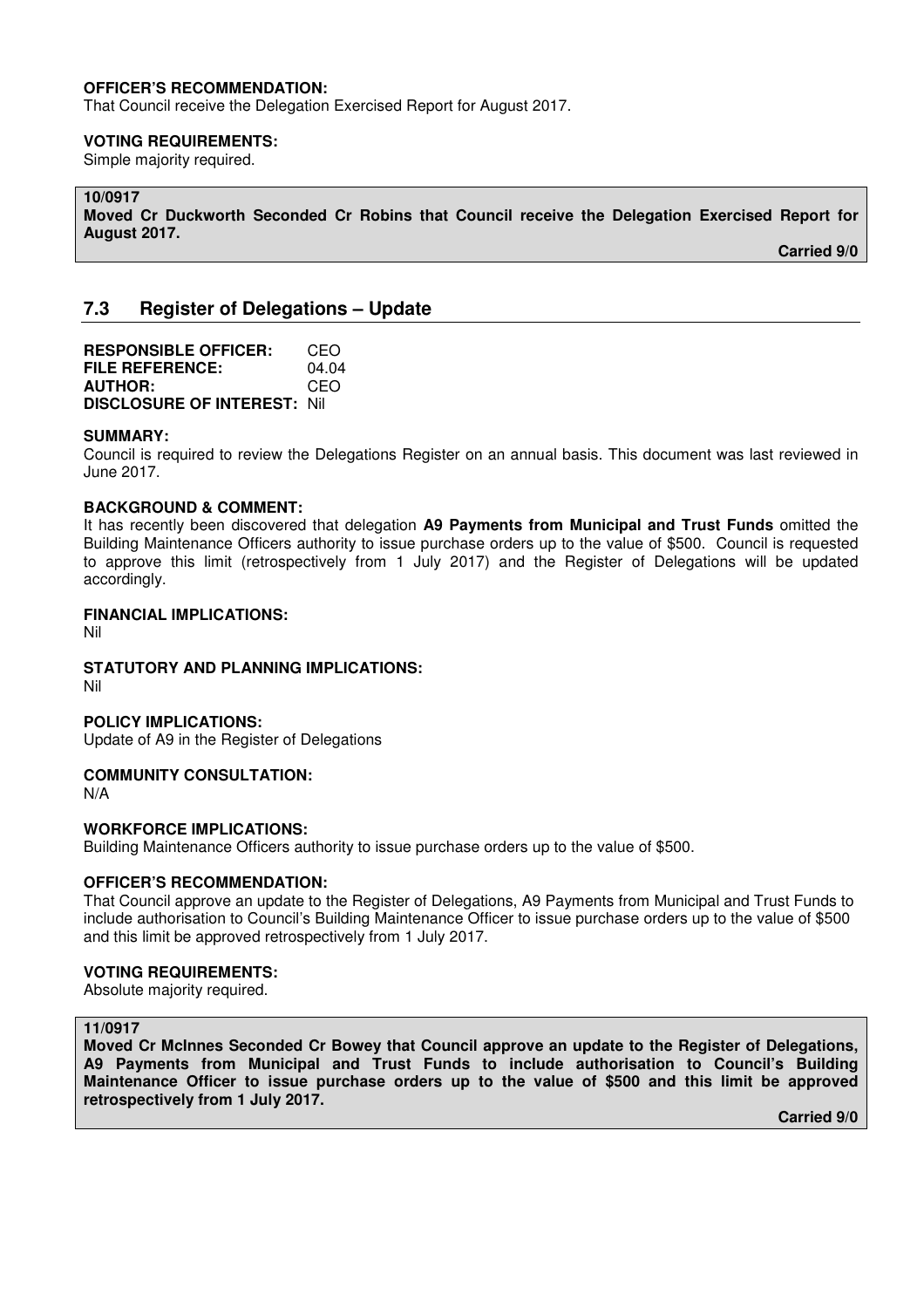| <b>NAME OF APPLICANT:</b>          | CEO   |
|------------------------------------|-------|
| <b>RESPONSIBLE OFFICER:</b>        | CEO   |
| <b>FILE REFERENCE:</b>             | 04.04 |
| <b>AUTHOR:</b>                     | CEO   |
| <b>STRATEGIC REFERENCE/S:</b>      |       |
| <b>DISCLOSURE OF INTEREST: Nil</b> |       |

### **SUMMARY:**

Closure of the Regional Price Preference Policy advertising period; Council decision to adopt policy requested.

Following the review and creation of the Administrative Procedures and Operation Guidelines (APOG) manual, this policy document along with the Shire of Kulin Policy Manual were both adopted at the June meeting.

### **BACKGROUND & COMMENT:**

A10 is the Regional Price Preference Policy (RPPP) which exists to provide for a price preference framework for the purchase of goods and services from local Shire of Kulin suppliers. Although this policy was adopted in June, there is a requirement to advertise Council's intention to adopt a Regional Price Preference Policy under the Local Government Act.

An advertisement was placed in the West Australian newspaper on 26 July 2017 inviting comments on the policy.

No submissions were received by the closing date of 8 September.

#### **FINANCIAL IMPLICATIONS:**

In terms of the Policy nil.

### **STATUTORY AND PLANNING IMPLICATIONS:**

Section 24E of the Local Government (Functions and General) Regulations 1996

#### **POLICY IMPLICATIONS:**

Adoption of a Regional Price Preference Policy places obligations on Shire to advertise that we have a policy in tenders and tender documentation and pay due effect to the policy when considering and selecting tenders. The implication is that a Shire of Kulin based supplier of goods and services via tenders and quotes would have up to a 10% advantage on like for like items/services, subject to the items/services being of similar standard and quality.

Due regard to the RPPP must be notated in the decisions of Council when selecting tenders.

#### **COMMUNITY CONSULTATION:**

The draft policy along with Council's intention to adopt the policy was advertised in the Press and the comment period was open for more than 42 days (statutory period). No submissions were received.

# **WORKFORCE IMPLICATIONS:**

Nil

#### **OFFICER'S RECOMMENDATION:**

That following the required advertising, Council adopt the Shire of Kulin Regional Price Preference Policy.

#### **VOTING REQUIREMENTS:**

Absolute majority required.

## **12/0917**

**Moved Cr McInnes Seconded Cr O'Brien that following the required advertising, Council adopt the Shire of Kulin Regional Price Preference Policy.**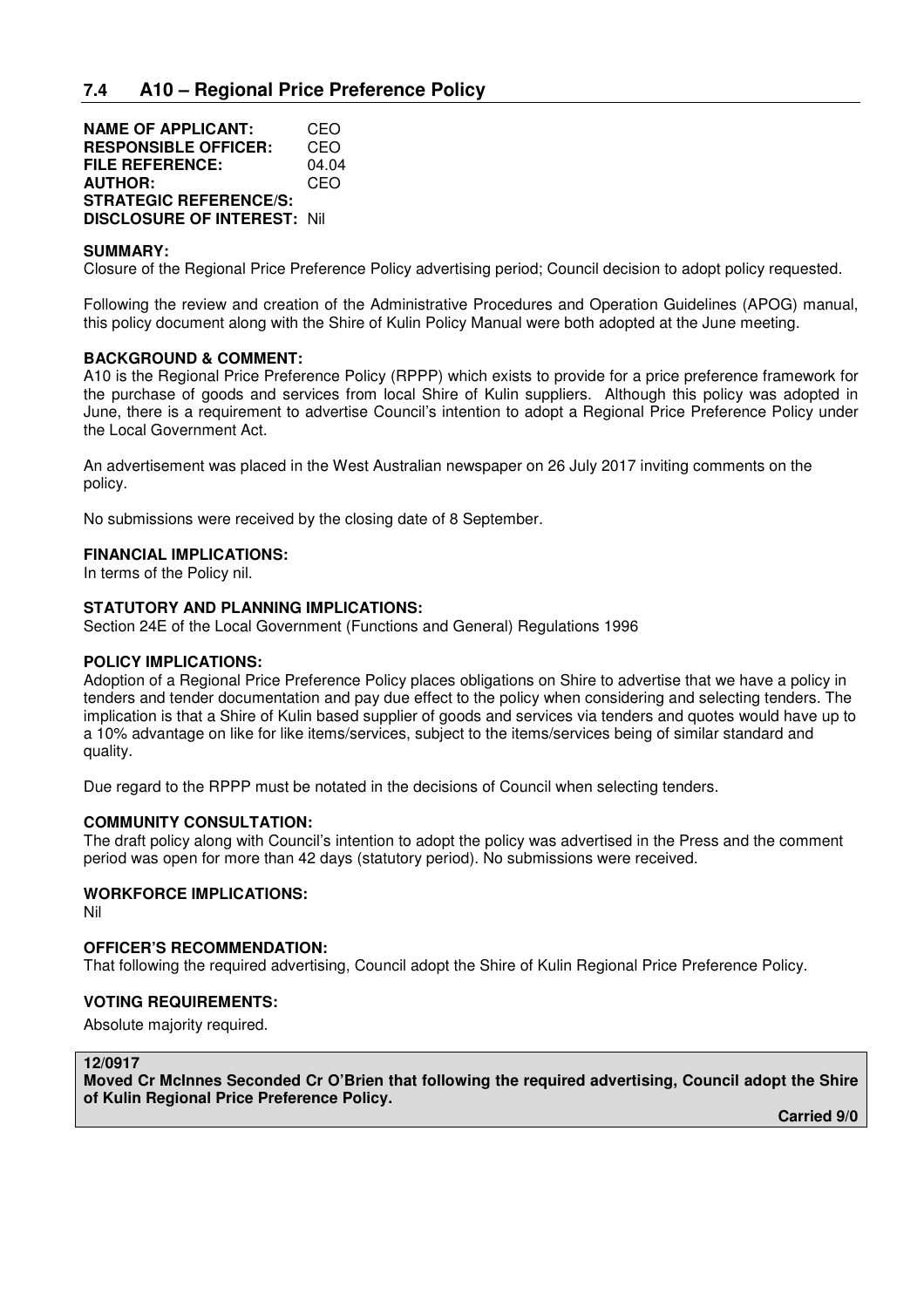# **8 ELECTED MEMBERS MOTIONS OF WHICH PREVIOUS NOTICE HAS BEEN GIVEN**

Nil

# **9 NEW BUSINESS OF AN URGENT NATURE INTRODUCED BY DECISION OF MEETING**

# **9.1 Annual Tenders – Plant, Bitumen, Aggregate**

| <b>NAME OF APPLICANT:</b>                                 | CEO                                                                                                   |
|-----------------------------------------------------------|-------------------------------------------------------------------------------------------------------|
| <b>RESPONSIBLE OFFICER:</b>                               | CEO                                                                                                   |
| <b>FILE REFERENCE:</b>                                    | 23.05 Plant tenders                                                                                   |
| <b>AUTHOR:</b>                                            | CEO, Works Manager, Technical Officer                                                                 |
| <b>STRATEGIC REFERENCE/S:</b> CSP 1.2.1 Transport network |                                                                                                       |
|                                                           | <b>DISCLOSURE OF INTEREST:</b> It is acknowledged that some Councillors do                            |
|                                                           | diameter da ileda masa amit - ileamafama ismaham diameter kestra kestra eras amata ah ara-ilean masar |

have a financial interest in various items in this report – therefore tender items have been separated so they may be considered individually (previously the Shire has adopted these tenders in bulk or part in bulk).

# **SUMMARY:**

The Shire is currently in the process of adopting Policy A10 - Regional Price Preference Policy and this is up for final adoption today following advertising. These tenders were not called under the Policy (there are various requirements to do so – including Council's agreement that it will apply) though a local tenderer (incorrectly – because it has not been adopted yet) has brought the existence of the policy to the Shire's attention in submission of their tender.

In accordance with the adopted budget in terms of plant replacement and annual tenders for the supply of bitumen, aggregate and cartage tenders were called for;

## **Plant**

- Item 1 Self-Propelled Rubber Tyred Roller; 18 -24 tonne;
- Item 2 Loader 100 125kw range; bucket size 2.5m<sup>3</sup> 3.2m<sup>3</sup>
- Item 3 For Sale by Tender CAT 928H trade-in for the above Loader;

## **Annual Tenders**

- Item 4 Bitumen supply 2017/18.
- Item 5 Aggregate requirements and cartage for 2017/18.

# **BACKGROUND & COMMENT:**

Tenders for the listed items closed at 4pm on Monday 18th September 2016. Tenders were opened by staff in the presence of two tenderers.

The Shire Policy A10 – Regional Price Preference Policy did not apply to this tender due to a timing issue in adoption – the Shire could elect to consider that the Policy should apply in this case by resolution – or leave the matter alone.

A table detailing tenders received has been prepared for the Council meeting and in addition the following comments are made;

# **Item 1 - Self-Propelled Rubber Tyre Roller 18 -24 tonne - Budget \$120,000**

**Comment:** Only one supplier (Multipac) provided a price under to our original Budget tender estimates. Plant Mechanic has indicated that with the rest of the rollers in the Shire fleet being Bomag; purchasing the Bomag would be his preference – parts, supplier, consistency of model etc. To do so would result in expenditure \$9500 above Budget. – See spreadsheet

# **Item 2 - Loader -100 -125kw range; bucket 2.5m<sup>3</sup>- 3.2m<sup>3</sup>Budget \$140,000**

**Comment:** For Sale by Tender (Item 3) most advantageous tender - Evasham Farms at \$75,000 and would recommend price be accepted as dealers offering additional no-trade prices increasing value to Shire. (detailed at top of loader spreadsheet)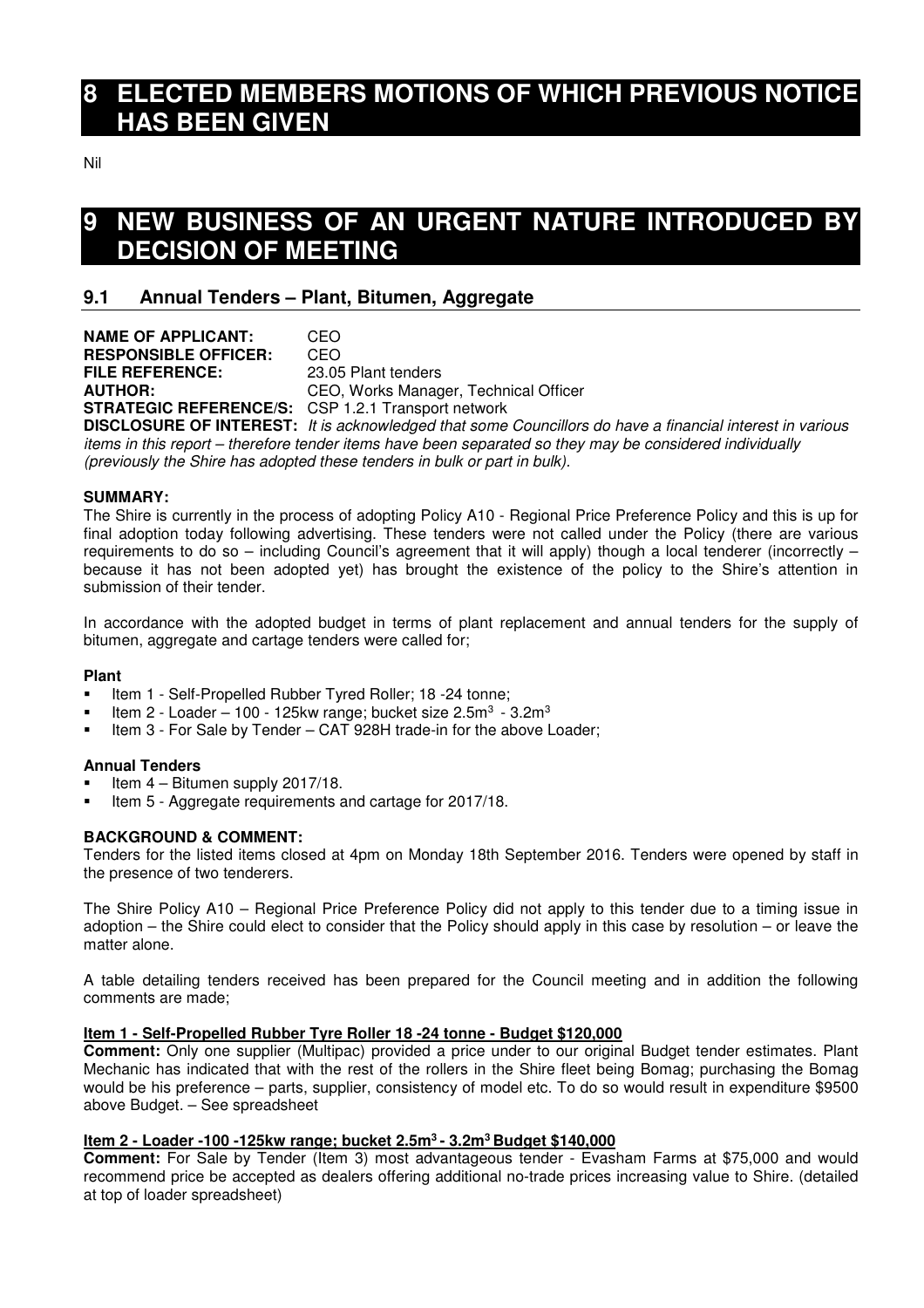All tenders except the McIntosh offering is within the specified kilowatt range.

Many of the tenders exceeded the estimated budget allowance of \$140,000 changeover.

After all considerations in terms of size, bucket size, kilowatts, weight and known preferences the most advantageous tender is viewed as the Komatsu. Therefore to run a comparison against this tender an additional column was inserted into the spreadsheet showing (where possible) the costs of like for like elements against what is supplied by the Komatsu offer. Where it was not possible to provide the tenderers price on the extras, the average comparative price detailed in the column heading was used. We were then able to compare against the Komatsu.

In addition to the price estimates in this comparison column – Komatsu is offering 2 years free servicing on the machine also. A significant feature of the Komatsu offering is the 5 year 6000hrs warranty (estimates are that Shire would operate at 800hrs per annum – therefore 5 years would apply) – whereas the comparison was made on 3 years 3000hrs. The Komatsu offering would only leave 2 years outside of warranty (at Shire cost) before intended replacement at 7 years.

It is clear that when like for like comparisons are made to the local tender offering \$164,460, and if the up to 10% local price preference is applied (\$16446) the comparative result is \$148, 014 which still exceeds the Komatsu tender.

It was considered by staff that a tender decision could be held over until loaders could be test driven by operators – but on the basis of the comparison the decision is somewhat straight forward.

#### **FINANCIAL IMPLICATIONS:**

In accordance with the 2017/18 Budget allocation for the replacement of the plant items the Self-Propelled Rubber Tyred roller exceeds budget estimates by \$9500.

The Loader can be purchased within budget estimates.

Other tenders meet expectations and apply to road construction jobs where the exact quantities can only be determined later and pricing is that sense is based more on unit cost.

### **STATUTORY AND TOWN PLANNING IMPLICATIONS:**

Nil

## **POLICY IMPLICATIONS:**

As discussed in summary and comment.

#### **COMMUNITY CONSULTATION:**

Nil

# **WORKFORCE IMPLICATIONS:**

Nil

# **RECOMMENDATIONS:**

- **Item 1 That the Shire of Kulin accept the tender of Tutt Bryant Equipment for a Bomag BW27RH Selfpropelled Rubber Tyred Roller for a changeover price of \$129,500.**
- **Item 2 That the Shire of Kulin accept the tender of Komatsu for a WA250PZ loader at \$139,000 including quick hitch.**
- **Item 3 That the Shire of Kulin accept the For Sale by Tender price for the CAT 928H from Evasham Farms for \$75,000.**
- **Item 4 That the Shire of Kulin accept the tender price from Bitutek to supply the Shire bitumen requirements for 2017/18, at a unit litre rate of .83 cents per litre, spreader hire \$125 hr and precoat at \$6 per tonne.**
- **Item 5 That the Shire of Kulin accept the tender of Castle Equipment for the supply of aggregate and Kulin Transport for the cartage totalling \$61,111 on tender quantity estimates.**

#### **VOTING REQUIREMENTS:**

Simple majority required.